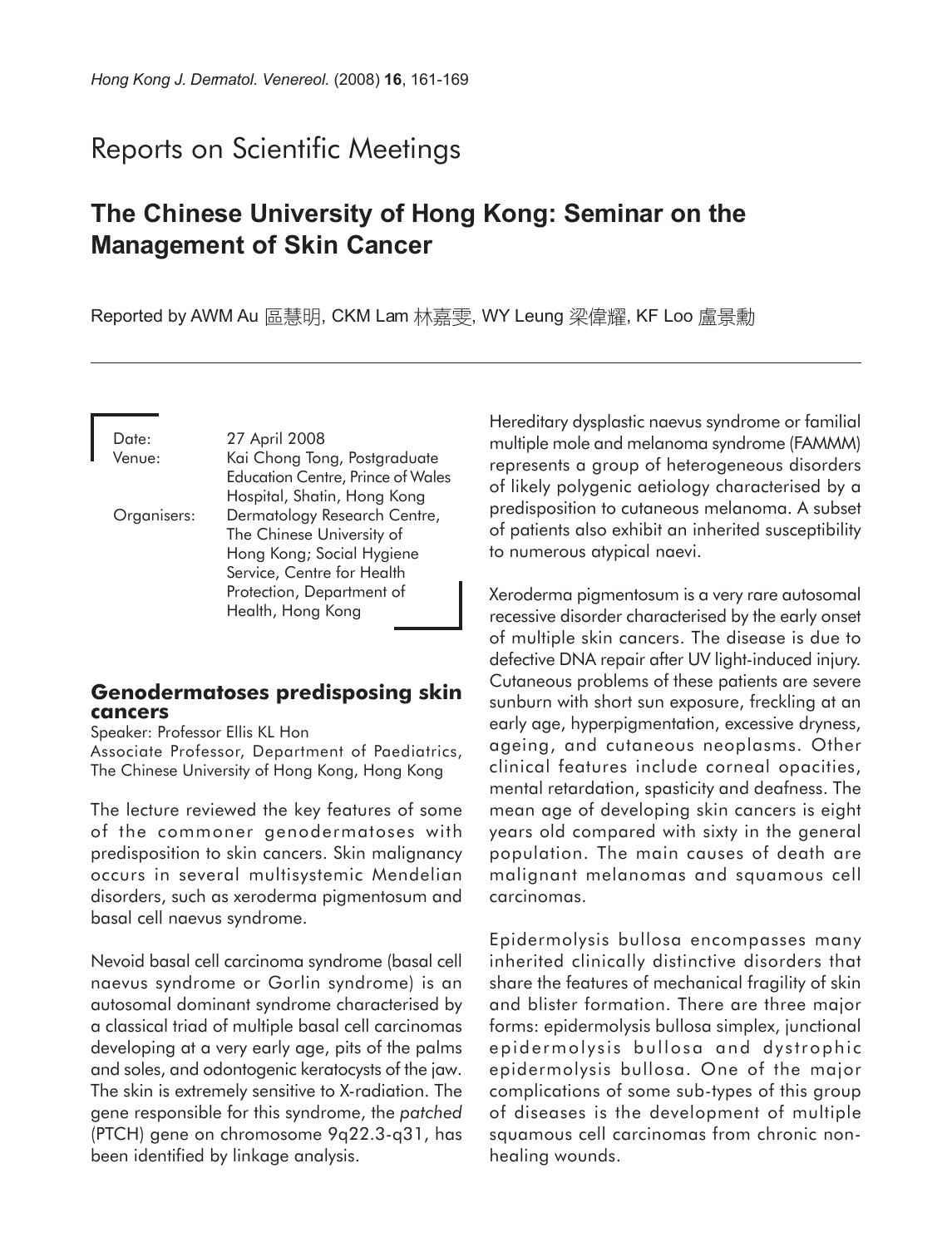#### *Learning points:*

For these genodermatoses that predispose to skin cancer, clinical testing is available locally to identify the specific gene mutation in the patient or the family for the purpose of diagnosis, development of surveillance plans, genetic counseling and prenatal diagnosis. The astute physician can be the first to identify an individual with a hereditary predisposition to skin cancer.

### **Mohs surgery**

Speakers: Dr. Kelvin KL Chong<sup>1</sup> and Dr. Paul CL Choi<sup>2</sup> <sup>1</sup>Department of Ophthalmology and Visual Sciences; 2Department of Anatomical and Cellular Pathology, The Chinese Univerity of Hong Kong, Hong Kong

Basal cell carcinoma (BCC) is the commonest skin cancer, which accounts for 90% of skin malignancy in the head & neck region. It is becoming a growing public health problem because of ageing population with exposure to increasing environmental or intentional ultraviolet (UV) irradiation early in life. It is less common in Asians than in light-skinned Caucasians, but the morbidity and mortality are higher because of late presentation and lower public and professional awareness. Non-melanoma skin cancer (NMSC) is uncommon but not rare among the Chinese population in Hong Kong. The incidence of newly diagnosed BCC from a major public dermatologic unit serving the whole territory of Hong Kong in 1990 was 16 per 10,000 new skin case attendances. Demographic data and the distribution of NMSC were comparable to those reported in Caucasians living in North America and Europe. Pigmented BCC was the commonest type of NMSC (60.1%) in the Chinese population, in contrast with rodent ulceration in Caucasians.

Dr. Frederick Mohs developed the Mohs micrographic surgery (MMS), which has helped to revolutionise the treatment of malignant skin tumour. It is the optimal management for skin cancer in the head and neck region as it allows for total microscopic control of excision with maximal tissue preservation. Removal of successive layers of affected tissues and microscopy of the entire undersurface of each layer by the systematic use of frozen sections are used to control the excision margins. In Dr. Mohs personal series of 1986 patients, the recurrence rate for BCC (n=1773) was only 1% and the recurrence rate for SCC (n=213) was 1.9%. The overall 5-year cure rate was up to 99% as reported after MMS for primary BCC and 94% for recurrent BCC in the literature.

#### *Learning points:*

MMS, by its unique horizontally oriented frozen sections, achieves the highest cure rates and maximum tissue conservation in the management of specific primary and recurrent skin cancers. The Mohs micrographic surgeon adds a valuable skill in the treatment of advanced and complicated skin cancers; with interdisciplinary cooperation, the contribution is exceedingly beneficial to patients.

### **Genetics of skin cancers**

Speaker: Professor Ka-Fai To Department of Anatomical and Cellular Pathology, The Chinese University of Hong Kong, Hong Kong

Non-melanoma skin cancer is one of the commonest cancers worldwide even though the mortality is low. Although many environmental and genetic factors contribute to the development of skin cancers, the most important is chronic exposure to UV radiation from sunlight. Like all other cancers, non-melanoma skin cancer arises from an accumulation of genetic abnormalities that result in severe cellular dysfunction. A number of genes have been proposed in the development of non-melanoma skin cancer, including p53,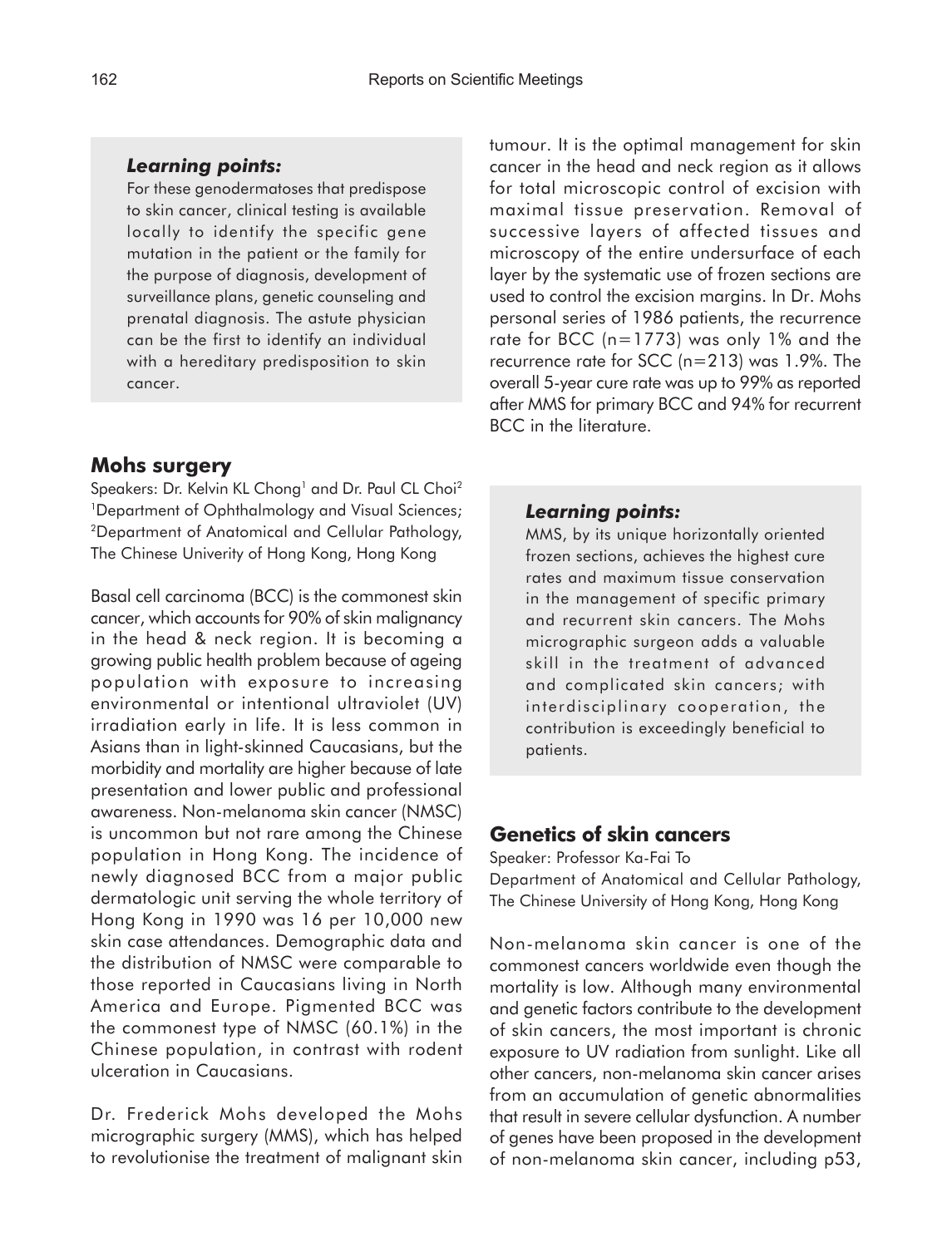CDKN2A, Bcl-2 and the Ras family of genes, which are typically associated with proliferative and differentiation processes. Also, a number of genetic disorders that predispose individuals to non-melanoma skin cancer have also been identified. Genetic abnormalities in these genes may be the result of somatic mutations that may be promoted by environmental carcinogens, especially UV radiation. UV radiation acts as a carcinogen to induce "UV signature" DNA mutations. UVB causes direct damage and UVA causes indirect damage by inducing oxidative stress. In addition to mutations of genes that directly result in carcinogenesis, polymorphic variants of genes may also play a role in the susceptibility to NMSC. These susceptibility genes may have immunogenic, detoxifying or transcriptional roles that could be involved in increased mutagenesis or activation of cancercausing genes.

Cutaneous malignant melanoma is one of the most feared cancers because of the aggressive behaviour it displays at a very early stage. Its incidence is increasing fast, possibly because of increasing recreational exposure to sunlight. Many studies conducted over several decades on benign and malignant melanocytic lesions as well as melanoma cell lines have implicated numerous genes in melanoma development and progression. To date, two high-risk melanoma susceptibility genes CDKN2A and CDK4 have been identified. Causal mutations in both genes cosegregate with melanoma and are inherited in a dominant pattern. The CDKN2A gene, located on chromosome 9p21, is the major known highrisk melanoma susceptibility gene. CDKN2A, a tumour suppressor gene, encodes two distinct proteins translated, in alternate reading frames (ARF), from alternatively spliced transcripts. The a transcript, comprising exons  $1\alpha$ , 2, and 3, encodes a low molecular weight protein, p16. The p16 protein regulates G1-phase exit by inhibiting the CDK4-mediated phosphorylation of the retinoblastoma protein. The smaller s transcript, comprising exons 1β, 2, and 3, specifies the alternative product p14ARF. p14ARF acts via the p53 pathway to induce cell cycle arrest or

apoptosis. For ease of presentation, we use CDKN2A to represent mutations in the a transcript; thus, all CDKN2A mutations involve the p16 protein. For mutations of exon 1s and large deletions that involve the p14ARF protein, we use ARF. In contrast to CDKN2A, few families with cosegregating CDK4 germ-line mutations have been identified. To date, all cosegregating CDK4 germ-line mutations have been identified in exon 2, which codes for the p16 binding site.

#### *Learning points:*

The clinical implications of the genetics of skin cancer are far-reaching and likely to soon impact the diagnosis, treatment, and prevention of a variety of benign and malignant skin conditions.

### **Epidemiology and clinical features of skin cancers in Hong Kong**

Speaker: Dr. Shiu-Kee Hui

Medical and Health Officer, Social Hygiene Service, Centre for Health Protection, Department of Health, Hong Kong

Skin cancer is one of the commonest cancers in human. Generally, there is an increasing trend of skin cancers in most Western countries. In Hong Kong, the number of new cases of skin cancer increased from 244 to 619 per year (60%) in 22 years (1983-2005). The number of deaths also increased from 24 to 49 per year (51%) during this period.

The increase in the number of new cases and deaths of skin cancers can be largely attributed to the ageing community. As individuals are gaining longevity, a further increase in the number of new cases and deaths is anticipated. Avoidance of overexposure to ultraviolet radiation and early recognition and management of skin cancer is of paramount importance in altering this trend. Health care providers should be familiar with the presentations and clinical features of different skin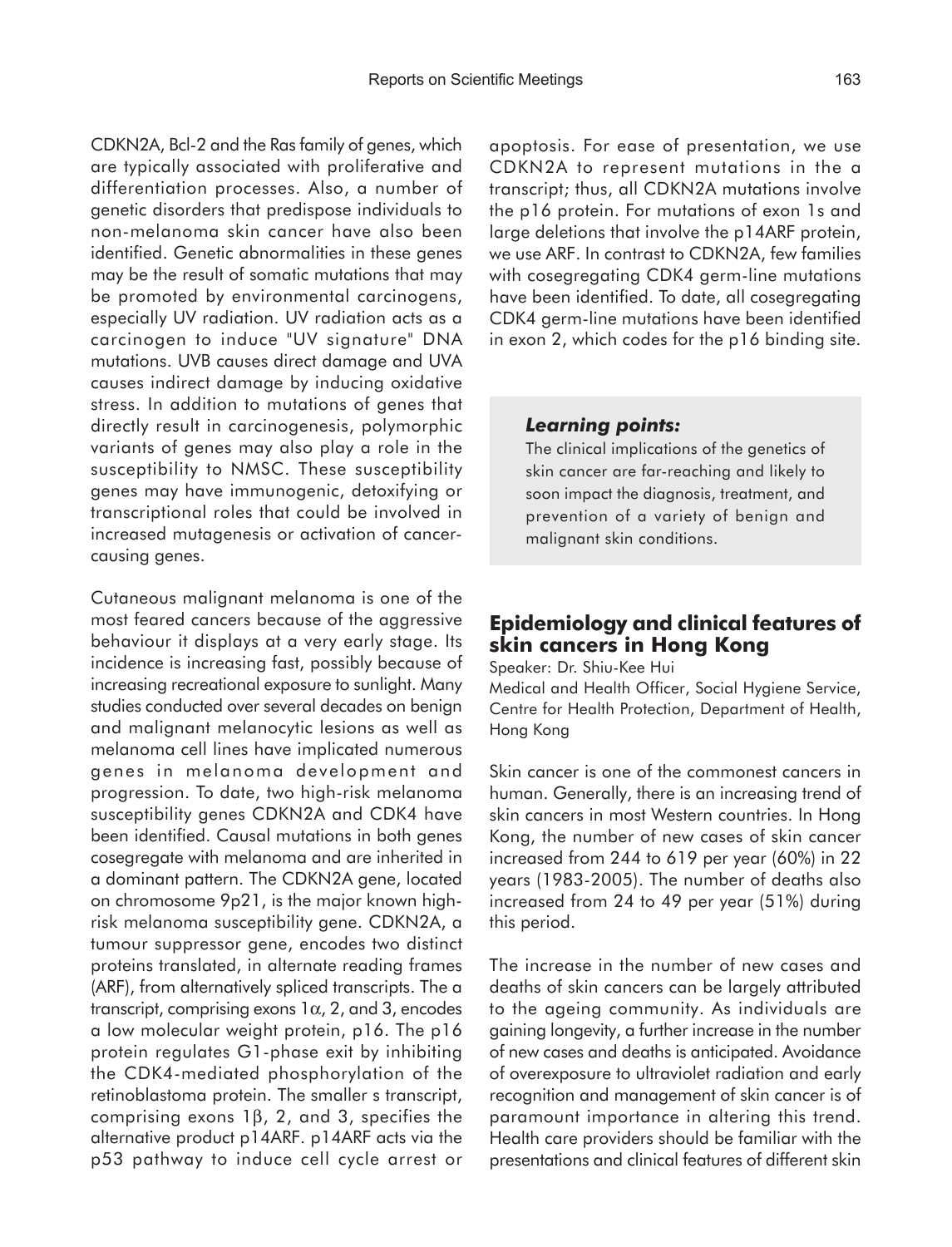cancers in order to achieve the goal of early detection and treatment.

Melanoma has four clinical subtypes: superficial spreading melanoma, nodular melanoma, lentigo maligna melanoma and acral lentiginous melanoma. Superficial spreading melanoma is the commonest type of melanoma found in Caucasians which is characterised by brown or black macules with colour variegation and irregular borders. Common sites of involvement are the back in males and lower extremities in females. Nodular melanoma usually presents as a blue, black, red or flesh coloured nodule that may ulcerate or bleed. Lentigo maligna melanoma is the least common form that usually occurs on the face of older individuals. Acral lentiginous melanoma is the commonest form in Asian and African ethnicities. In Chinese, the commonest site is the feet. The ABCD rule and the Glasgow sevenpoint check list may be used as a guide for early detection of melanoma.

Basal cell carcinomas commonly develop on the face and have a characteristic pearly glistening appearance. Squamous cell carcinomas are mainly found in sun-exposed areas and ultraviolet radiation is the major risk factor. They have a variety of appearances and frequently need a biopsy to make the diagnosis. Cutaneous squamous cell carcinoma in situ includes specific entities such as Bowen's disease and erythroplasia of Queyrat. Other cutaneous malignancies include cutaneous T-cell lymphomas, angiosarcomas, extra-mammary Paget's disease and Kaposi's sarcomas.

### *Learning points:*

The number of new cases and deaths of skin cancer are increasing in Hong Kong. Fighting this trend includes avoiding overexposure to ultraviolet radiation and early recognition and management of skin cancers.

## **Management of cutaneous melanoma extremities**

Speaker: Dr. Kwok-Chuen Wong Department of Orthopaedics and Traumatology, Alice Ho Miu Ling Nethersole Hospital, Hong Kong

The prevalence of cutaneous melanoma in Chinese is not as common as that in Caucasians but there is a higher incidence of acral melanoma in Chinese. A thorough examination is required in patients with melanoma in extremities. The focus of examination should be put on the skin with all nodal basins and subcutaneous tissues. For those confirmed to have invasive melanoma, investigations should include a chest X-ray, blood tests such as liver function testing and lactate dehydrogenase. Computed tomography (CT) or positron emission tomography (PET) are not recommended as a routine evaluation as the yield is low in absence of symptoms or abnormal physical findings.

In 2002, the American Joint Committee on Cancer (AJCC) published a revised staging system for cutaneous melanoma. It included new strata for primary tumour thickness by incorporation of primary tumour ulceration in both the tumour (T) and node (N) classification.

In patients with localised melanoma, wide excision of the tumour allows curative treatment. However, there are some controversies in managing patients with clinically negative lymph nodes. Elective lymph node dissection (ELND) and sentinel lymph node biopsy (SLNB) may prolong survival in these patients. In patients with clinically palpable regional lymph nodes, therapeutic lymph node dissection (TLND) is an effective palliative or sometimes curative treatment. The treatment options for metastatic melanoma are limited and experimental treatments include chemotherapy, biological therapies and biochemotherapy, but no single treatment has been proven to prolong survival.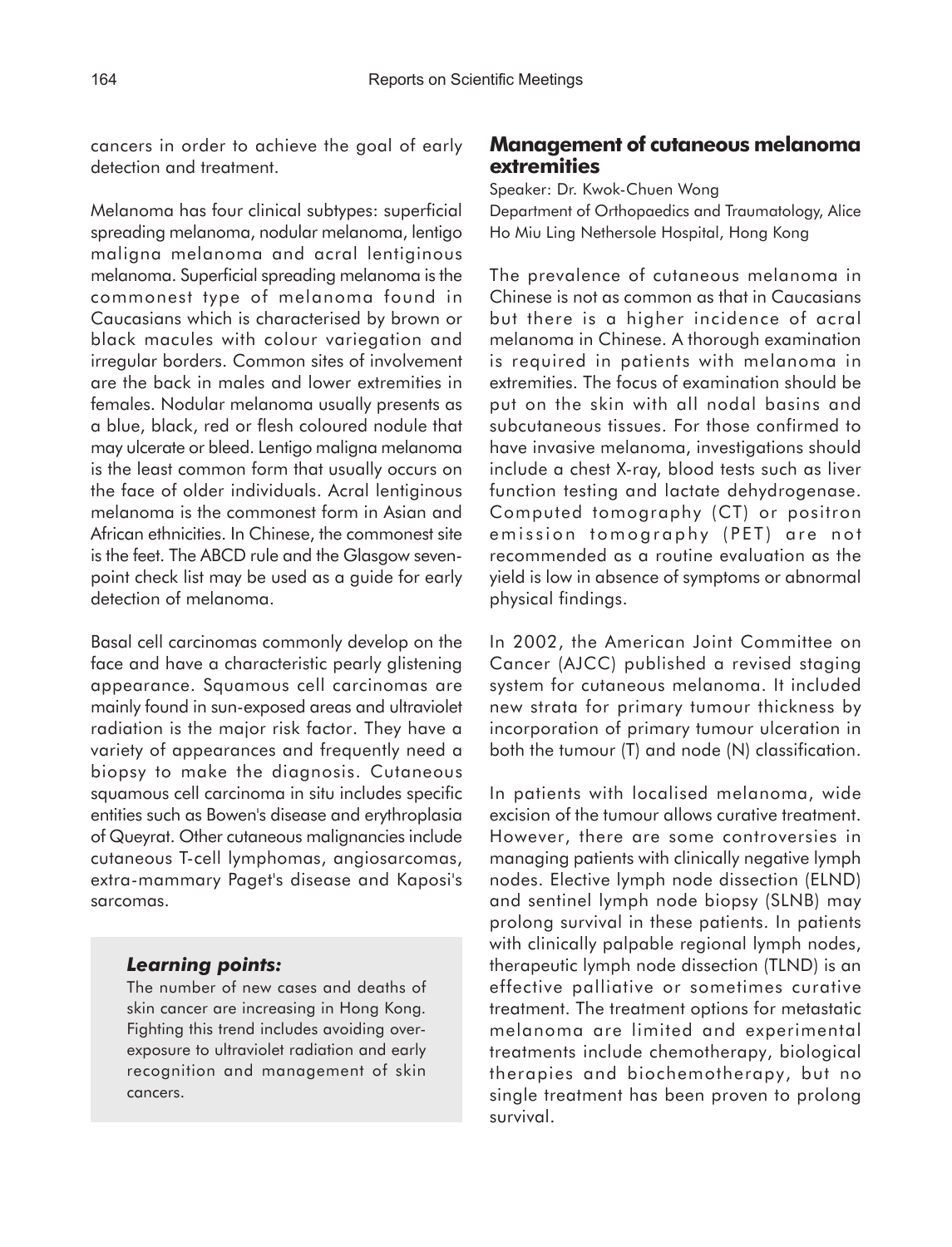#### *Learning points:*

A thorough examination of the skin, all nodal basins and subcutaneous tissues are required in patients with melanoma involving the extremities. For those confirmed to have invasive melanoma, investigations should include a chest X-ray and blood tests like liver function test and lactate dehydrogenase. Computed tomography (CT) or positron emission tomogrphy (PET) are not recommended as routine evaluation due to their low yield in those without symptoms.

### **Management of skin cancer with radiotherapy**

Speaker: Dr. Wai-Man Sze Private Clinical Oncologist, Hong Kong

Skin cancer represents a wide spectrum of malignant disease. Different types of tumours can arise from various structures in the skin. The diversity of histogenesis has contributed significantly to the variation in natural behaviour and radiosensitivity of different skin tumours. In general, surgery remains the mainstream treatment for most types of skin cancer. The use of radiotherapy in treatment of skin cancer depends on the extent and radio-sensitivity of the individual case and is useful when surgery is not feasible or resection is incomplete. Radiotherapy also plays an important role in the palliation of the less radiosensitive types or disseminated skin cancer.

Common selection criteria for radiotherapy include age, surgical risk, and tumour size. Elderly patients with high surgical risk or with head and neck lesions which require extensive reconstruction after resection are candidates for radiotherapy. A typical radiotherapy treatment course consists of 5-10 fractions that lasts for 1-2 weeks. A small lesion can be treated with a single fraction while

large and extensive tumours may require a treatment course of up to 6-7 weeks.

#### *Learning points:*

The use of radiotherapy in treatment of skin cancer depends on the extent and radiosensitivity of the tumour and it is useful when the tumour is unresectable or disseminated. Age, surgical risk, and tumour size are the main determinants of selection for radiotherapy.

### **The sun, skin cancers and sunscreen**

Speaker: Dr. William YM Tang Dermatology Research Centre, The Chinese University of Hong Kong

There is cumulative evidence to support a causal association between skin cancer and ultraviolet rays (UVR). The wavelength spectrum of UVRs extends from 100 nm to 400 nm and is divided into UVA (320-400 nm), UVB (290-320 nm) and UVC (100-290 nm). UVC is mostly absorbed by the ozone layer. UVB and UVA pass through the atmosphere and reach the surface of the earth. The solar UVRs at the earth surface consist of about 95-98% of UVA and 2-5% of UVB.

UVRs produce different biological effects on human skin. Immunosuppression and photocarcinogenesis are closely linked to the causation of skin cancer. Both UVA and UVB are important in the causation of skin cancer, in particular the non-melanoma skin cancer e.g. basal cell carcinoma and squamous cell carcinoma. There is a possible role of UVA in the pathogenesis of melanoma but strong evidence to support this causation is still lacking.

UVA penetrates deep into the dermis of the skin, causing the release of reactive oxygen species leading to DNA damage. On the other hand, UVB penetrates only to superficial skin, causing direct